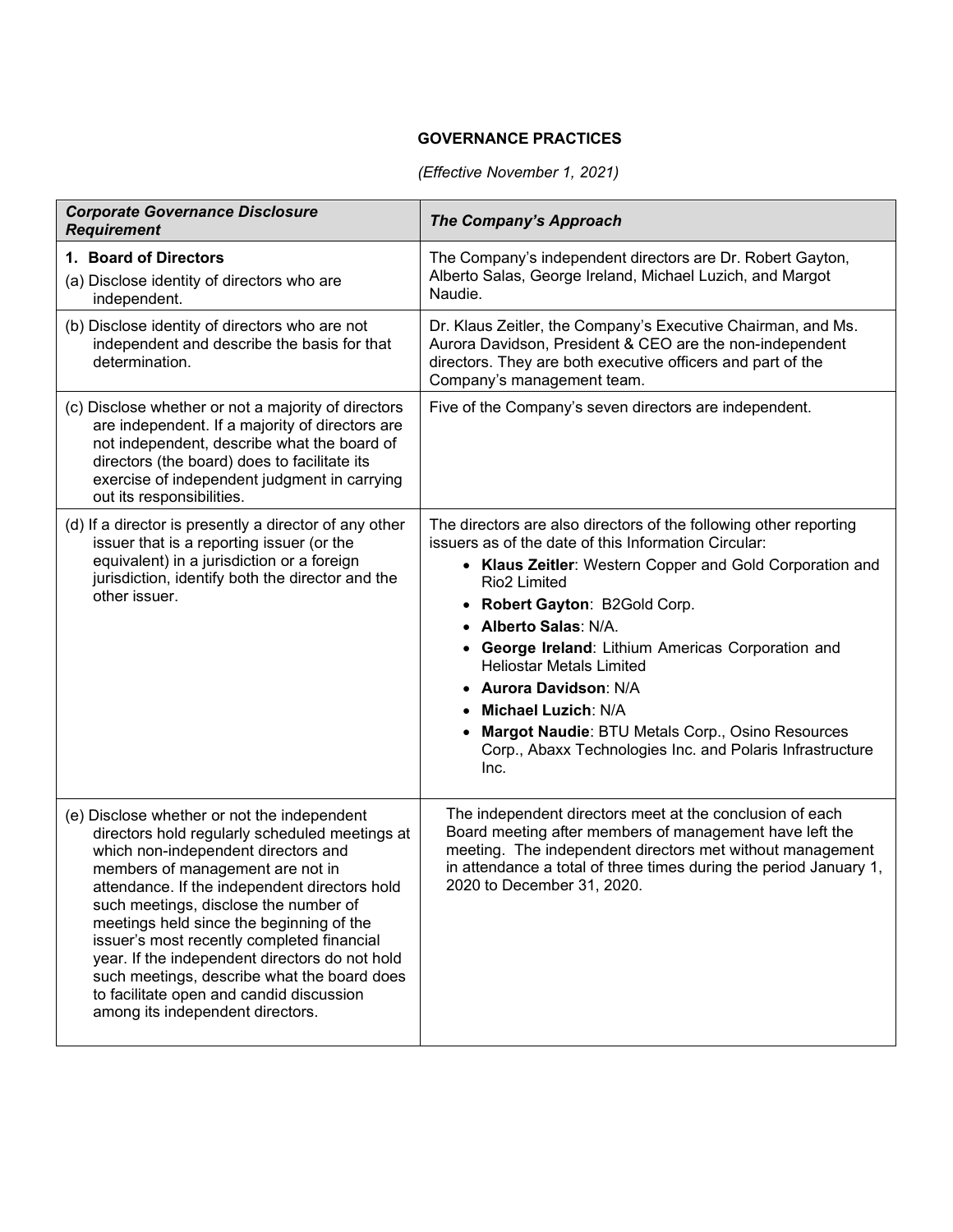| <b>Corporate Governance Disclosure</b><br><b>Requirement</b>                                                                                                                                                                                                                                                                                                                                                                                                                               | <b>The Company's Approach</b>                                                                                                                                                                                                                                                                                                                                                                                                                                                                                                                                                                                                                                                                                                                                                                                                                                                                                                                                                                                                                                                                                                                                                                                                                                                                                                                                                              |
|--------------------------------------------------------------------------------------------------------------------------------------------------------------------------------------------------------------------------------------------------------------------------------------------------------------------------------------------------------------------------------------------------------------------------------------------------------------------------------------------|--------------------------------------------------------------------------------------------------------------------------------------------------------------------------------------------------------------------------------------------------------------------------------------------------------------------------------------------------------------------------------------------------------------------------------------------------------------------------------------------------------------------------------------------------------------------------------------------------------------------------------------------------------------------------------------------------------------------------------------------------------------------------------------------------------------------------------------------------------------------------------------------------------------------------------------------------------------------------------------------------------------------------------------------------------------------------------------------------------------------------------------------------------------------------------------------------------------------------------------------------------------------------------------------------------------------------------------------------------------------------------------------|
| (f) Disclose whether or not the chair of the board<br>is an independent director. If the board has a<br>chair or lead director who is an independent<br>director, disclose the identity of the<br>independent chair or lead director, and<br>describe his or her role and responsibilities. If<br>the board has neither a chair that is<br>independent nor a lead director that is<br>independent, describe what the board does to<br>provide leadership for its independent<br>directors. | Robert Gayton, an independent director, is the Company's lead<br>director. The lead director's role and responsibilities are as<br>follows:<br>• to provide leadership to the independent directors and<br>ensure the Board's agenda enables it to carry out the<br>Board's duties in a fashion that is independent of<br>management;<br>• to work with the Executive Chairman to ensure that the<br>Board's committees have adequate resources and function<br>properly;<br>• to chair all of the meetings of the independent directors<br>and to report the results of such meetings to the Executive<br>Chairman;<br>• to provide liaison to ensure the relationships between the<br>Board and management are conducted in a professional<br>and constructive manner;<br>• to work with the Chairman of the Corporate Governance,<br>Nominating and Compensation Committee (the "CGNC<br>Committee"), Executive Chairman and with the CEO in<br>developing criteria for directors, identifying potential board<br>candidates and ensuring that adequate orientation<br>programs are in place for new directors; and<br>• to work with the Chair of the CGNC Committee to ensure<br>that the Board has a process for assessing CEO and<br>executive performance and to ensure that appropriate<br>succession, development and compensation plans are in<br>place for the executive team. |
| (g) Disclose the attendance record of each<br>director for all board meetings held since the<br>beginning of the issuer's most recently<br>completed financial year.                                                                                                                                                                                                                                                                                                                       | The Company held 6 Board meetings (5 Board meetings in 2020<br>and 1 in 2021) since the beginning of its most recently completed<br>financial year to the date hereof. All directors attended all six<br>meetings.                                                                                                                                                                                                                                                                                                                                                                                                                                                                                                                                                                                                                                                                                                                                                                                                                                                                                                                                                                                                                                                                                                                                                                         |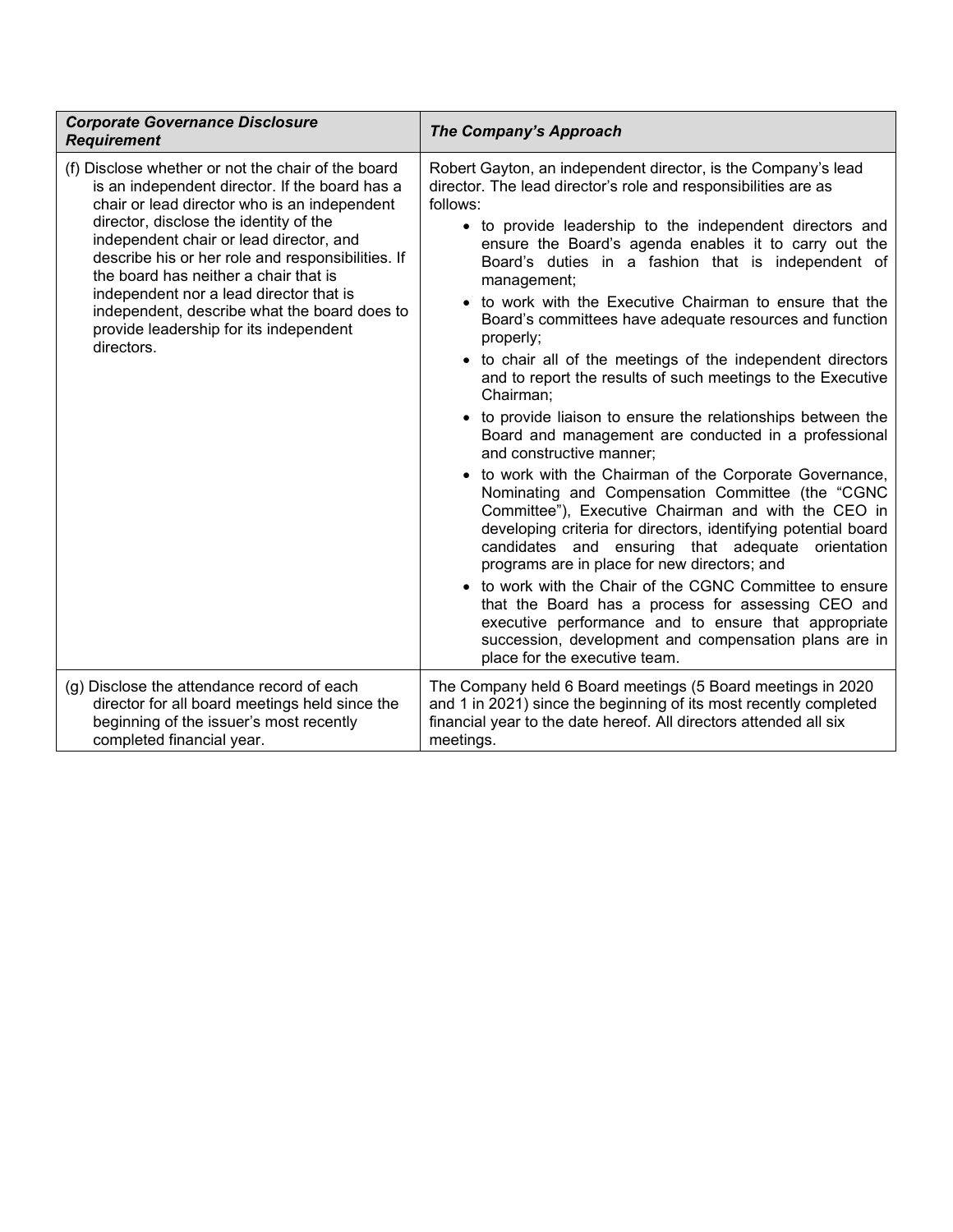| <b>Corporate Governance Disclosure</b><br><b>Requirement</b>                                                                                                              | <b>The Company's Approach</b>                                                                                                                                                                                                                                                                                                                                                                                                                                                                                                                                          |
|---------------------------------------------------------------------------------------------------------------------------------------------------------------------------|------------------------------------------------------------------------------------------------------------------------------------------------------------------------------------------------------------------------------------------------------------------------------------------------------------------------------------------------------------------------------------------------------------------------------------------------------------------------------------------------------------------------------------------------------------------------|
| 2. Board Mandate                                                                                                                                                          | The Board does not have a written mandate.                                                                                                                                                                                                                                                                                                                                                                                                                                                                                                                             |
| Disclose the text of the board's written<br>mandate. If the board does not have a written<br>mandate, describe how the board delineates<br>its role and responsibilities. | The Board has responsibility for stewardship of the Company,<br>including overseeing the operation of the business, supervising<br>management and setting milestones for the Company. The Board<br>reviewed and approved the Company's corporate governance<br>documents including, but not limited to, the Audit Committee<br>Charter, Insider Trading policy, Whistleblower policy and the Code<br>of Ethics for Financial Managers.                                                                                                                                 |
|                                                                                                                                                                           | The Board approves all significant decisions affecting the<br>Company and its subsidiaries and, based on input from<br>management, sets specific annual milestones for management.                                                                                                                                                                                                                                                                                                                                                                                     |
|                                                                                                                                                                           | The Board has delegated responsibility to the Company's senior<br>management for meeting defined corporate objectives,<br>implementing approved strategic and operating plans, carrying on<br>the Company's business in the ordinary course, managing the<br>Company's cash flow, evaluating new business opportunities,<br>recruiting staff and complying with applicable regulatory<br>requirements.                                                                                                                                                                 |
|                                                                                                                                                                           | The Board and senior management are responsible for identifying<br>the principal risks of the Company's business, and together have<br>assumed responsibility for ensuring these risks are effectively<br>monitored and mitigated to the extent practicable.                                                                                                                                                                                                                                                                                                           |
|                                                                                                                                                                           | Management is responsible for developing a draft long-term<br>strategic plan and operating plan for the Company. The Board<br>reviews and comments on plans presented by management.<br>Board consideration and approval is required for all material<br>contracts and business transactions, all debt and equity financing<br>proposals and senior executive recruitment.                                                                                                                                                                                             |
|                                                                                                                                                                           | The Board approves all of the Company's major communications,<br>including annual and quarterly reports and press releases.                                                                                                                                                                                                                                                                                                                                                                                                                                            |
|                                                                                                                                                                           | Annual and project budgets are brought before the Board for<br>approval, and the Board's direction with respect to these budgets<br>is communicated back to staff by management.                                                                                                                                                                                                                                                                                                                                                                                       |
|                                                                                                                                                                           | The Board as a whole initially developed the Company's approach<br>to corporate governance.                                                                                                                                                                                                                                                                                                                                                                                                                                                                            |
|                                                                                                                                                                           | The number of scheduled Board meetings varies, but historically a<br>minimum of four meetings have been held annually. Additional<br>meetings are called as necessary. Management circulates an<br>agenda for each meeting, but each director or committee member<br>has the opportunity to raise subjects for inclusion on the agenda<br>or for discussion during the course of any meeting. Meeting<br>materials to be reviewed and/or discussed for action by the Board<br>are distributed to all meeting participants in time for review prior to<br>each meeting. |
|                                                                                                                                                                           | Board members have full and free access to management and<br>employees of the Company.                                                                                                                                                                                                                                                                                                                                                                                                                                                                                 |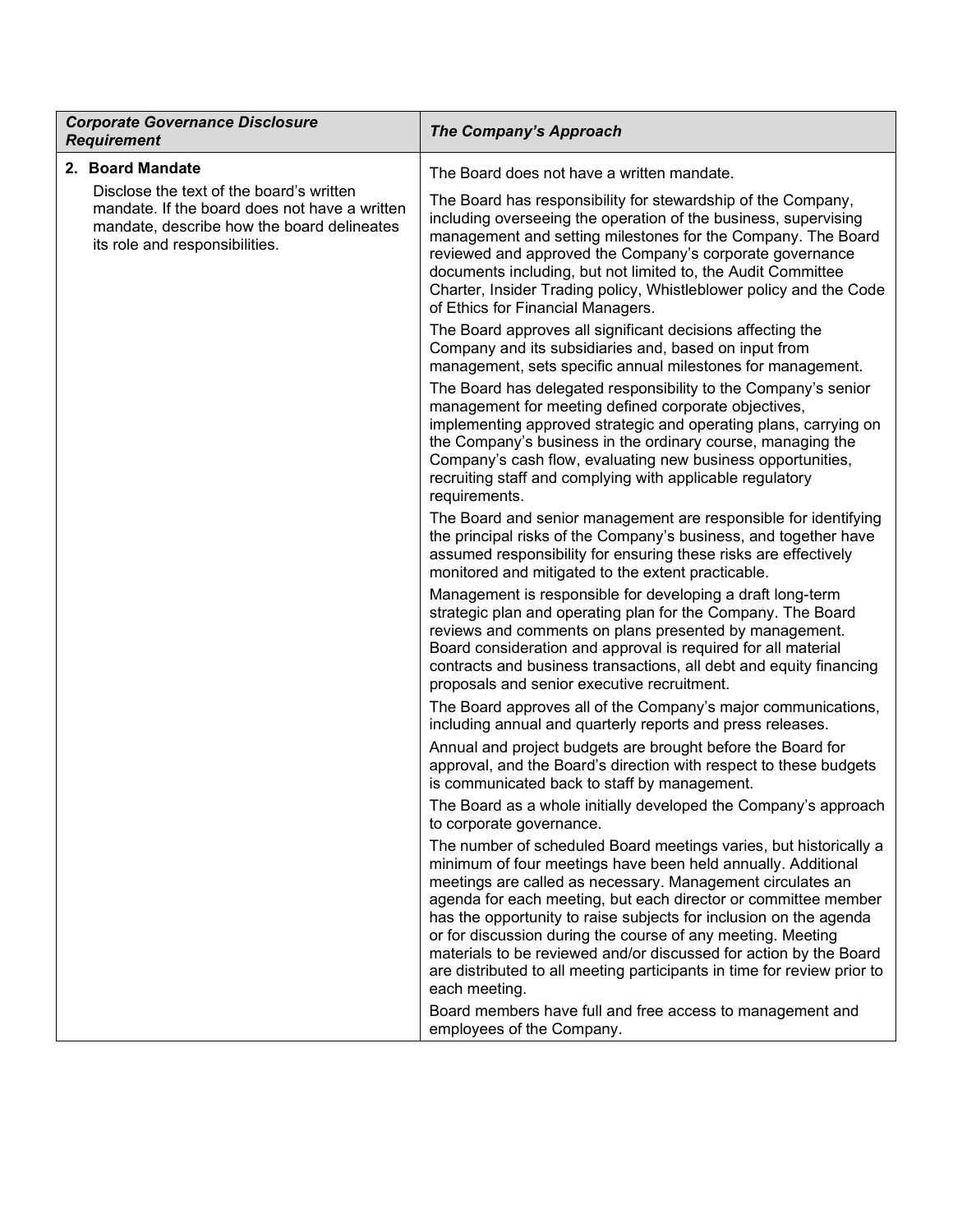| <b>Corporate Governance Disclosure</b><br><b>Requirement</b>                                                                                                                                                                                                                                                                                                                    | <b>The Company's Approach</b>                                                                                                                                                                                                                                                                                                                                                                                                                                                                                                                                                                                                                                                                                                                                                                                                                                                                                                                                                                                                                                                                                                                                                                                                                                                                                                                                                                                                                                                                                                                                                                                                                                                                                          |
|---------------------------------------------------------------------------------------------------------------------------------------------------------------------------------------------------------------------------------------------------------------------------------------------------------------------------------------------------------------------------------|------------------------------------------------------------------------------------------------------------------------------------------------------------------------------------------------------------------------------------------------------------------------------------------------------------------------------------------------------------------------------------------------------------------------------------------------------------------------------------------------------------------------------------------------------------------------------------------------------------------------------------------------------------------------------------------------------------------------------------------------------------------------------------------------------------------------------------------------------------------------------------------------------------------------------------------------------------------------------------------------------------------------------------------------------------------------------------------------------------------------------------------------------------------------------------------------------------------------------------------------------------------------------------------------------------------------------------------------------------------------------------------------------------------------------------------------------------------------------------------------------------------------------------------------------------------------------------------------------------------------------------------------------------------------------------------------------------------------|
| 3. Position Description                                                                                                                                                                                                                                                                                                                                                         |                                                                                                                                                                                                                                                                                                                                                                                                                                                                                                                                                                                                                                                                                                                                                                                                                                                                                                                                                                                                                                                                                                                                                                                                                                                                                                                                                                                                                                                                                                                                                                                                                                                                                                                        |
| (a) Disclose whether or not the board has<br>developed written position descriptions for the<br>chair and the chair of each board committee.<br>If the board has not developed written<br>position descriptions for the chair and/or the<br>chair of each board committee, briefly<br>describe how the board delineates the role<br>and responsibilities of each such position. | Effective October 1, 2015, the Board developed a written position<br>description for the Company's Executive Chairman. The Board<br>has not developed written position descriptions for the chair of<br>each Board committee. The Company's Executive Chairman is<br>responsible for supervising the conduct of each Board meeting<br>and he and the lead director each have the authority to call for<br>meetings of the full board or of the independent directors in the<br>absence of management, including meetings with the Company's<br>auditors. The chair of each committee is responsible for calling<br>the meetings of the respective committees, establishing meeting<br>agendas with input from management, and supervising the<br>conduct of the meetings. The chair of the Audit Committee has a<br>clear mandate from the Board to ensure that the committee meets<br>its purposes as set out in the Audit Committee Charter. The Audit<br>Committee monitors the integrity of the Company's financial<br>reporting process and systems of internal control and meets on at<br>least a quarterly basis to review and approve the Company's<br>financial statements, management discussion and analysis and<br>accompanying news release. The Audit Committee also meets<br>with the Company's auditors on a quarterly basis in the absence<br>of management. The CGNC Committee meets in the first quarter<br>of each year to consider annual remuneration adjustments,<br>including salary and fee reviews, bonus allocations and stock<br>option grants, and meets at other times in the year when<br>necessary. The chairman of each committee has full authority to<br>call meetings as required. |
| (b) Disclose whether or not the board and CEO<br>have developed a written position description<br>for the CEO. If the board and CEO have not<br>developed such a position description, briefly<br>describe how the board delineates the role<br>and responsibilities of the CEO.                                                                                                | The Company has in place a formal, documented position<br>description for the CEO, and the duties and responsibilities of the<br>CEO are set out in a management agreement. Additionally, the<br>Board annually approves a set of goals and objectives for the<br>CEO, and a significant portion of the CEO's compensation is<br>based on the attainment of such goals and objectives. The Board<br>also annually approves the operating and capital budgets and<br>strategic plan prepared by management, and the CEO is required<br>to ensure the Company operates within the guidelines contained<br>in such documents. Material departures must be approved by the<br>Board. The Board is of the view that the respective corporate<br>governance roles of the Board and management, as represented<br>by the Company's Chair and CEO, are clear, and that the limits to<br>management's responsibility and authority are well-defined.                                                                                                                                                                                                                                                                                                                                                                                                                                                                                                                                                                                                                                                                                                                                                                            |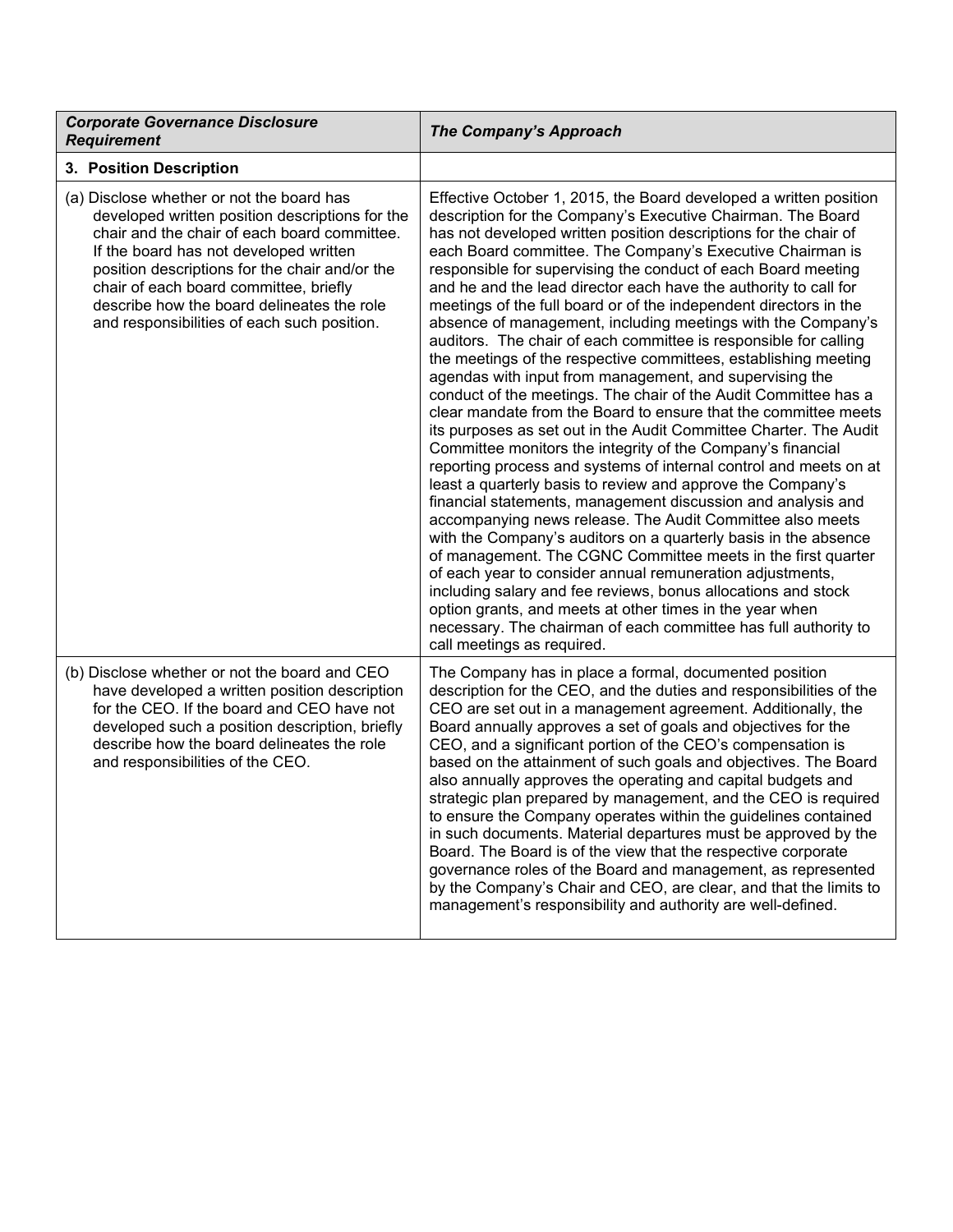| <b>Corporate Governance Disclosure</b><br><b>Requirement</b>                                                                                                                                                                                                                                                              | The Company's Approach                                                                                                                                                                                                                                                                                                                                                                                                                                                                                                                                                                                                                                                                                                                                                                                                                                                                                                                                                                                                                                                                                                                                                                                                                                     |
|---------------------------------------------------------------------------------------------------------------------------------------------------------------------------------------------------------------------------------------------------------------------------------------------------------------------------|------------------------------------------------------------------------------------------------------------------------------------------------------------------------------------------------------------------------------------------------------------------------------------------------------------------------------------------------------------------------------------------------------------------------------------------------------------------------------------------------------------------------------------------------------------------------------------------------------------------------------------------------------------------------------------------------------------------------------------------------------------------------------------------------------------------------------------------------------------------------------------------------------------------------------------------------------------------------------------------------------------------------------------------------------------------------------------------------------------------------------------------------------------------------------------------------------------------------------------------------------------|
| 4. Orientation and Continuing Education                                                                                                                                                                                                                                                                                   |                                                                                                                                                                                                                                                                                                                                                                                                                                                                                                                                                                                                                                                                                                                                                                                                                                                                                                                                                                                                                                                                                                                                                                                                                                                            |
| (a) Briefly describe what measures the board<br>takes to orient new directors regarding<br>i. The role of the board, its committees and<br>its directors, and<br>ii. The nature and operation of the issuer's<br>business.                                                                                                | The Company does not have a formal orientation and education<br>program for new directors. New directors are provided with<br>relevant materials with respect to the Company and spend a<br>considerable amount of time being oriented on relevant corporate<br>issues by the CEO. Management generally attempts to set up<br>Board visits to the Company's operations in South America at<br>least every other year, in order to meet with local management,<br>view the Company's plant and capital additions and visit the<br>operations. The directors have in the past met with management<br>of the Company's feed material supplier, Codelco-El Teniente,<br>and commercial partners at Molymet. All of the Company's<br>directors and officers have visited the Company's operations in<br>Chile on various occasions.                                                                                                                                                                                                                                                                                                                                                                                                                             |
| (b) Briefly describe what measures, if any, the<br>board takes to provide continuing education<br>for its directors. If the board does not provide<br>continuing education, describe how the board<br>ensures that its directors maintain the skill<br>and knowledge necessary to meet their<br>obligations as directors. | When Board members visit the Company's plant and operations,<br>detailed discussions are held with the Company's local managers<br>concerning all matters relating to the business, including technical<br>and operational challenges facing the Company, budgets, capital<br>expenditures, MVC's operations, past performance and future<br>goals and objectives for MVC and staff. The Board is composed of<br>experienced professionals with a wide range of financial, legal,<br>capital and public markets, exploration and mining expertise, and<br>who sit on the boards of other companies in the mining industry<br>and have experience with regulatory authorities and mining<br>commissions and associations. The directors have discussions<br>concerning matters that are important to the Company's business<br>and industry, including events affecting copper and molybdenum<br>markets, merger and acquisition activity, energy markets and<br>other matters that may affect the Company's operations. In<br>addition, the Company has in the past provided opportunities for<br>the directors to hear from experts in specialized fields relating to<br>matters such as the political, power supply and economic<br>situations in Chile. |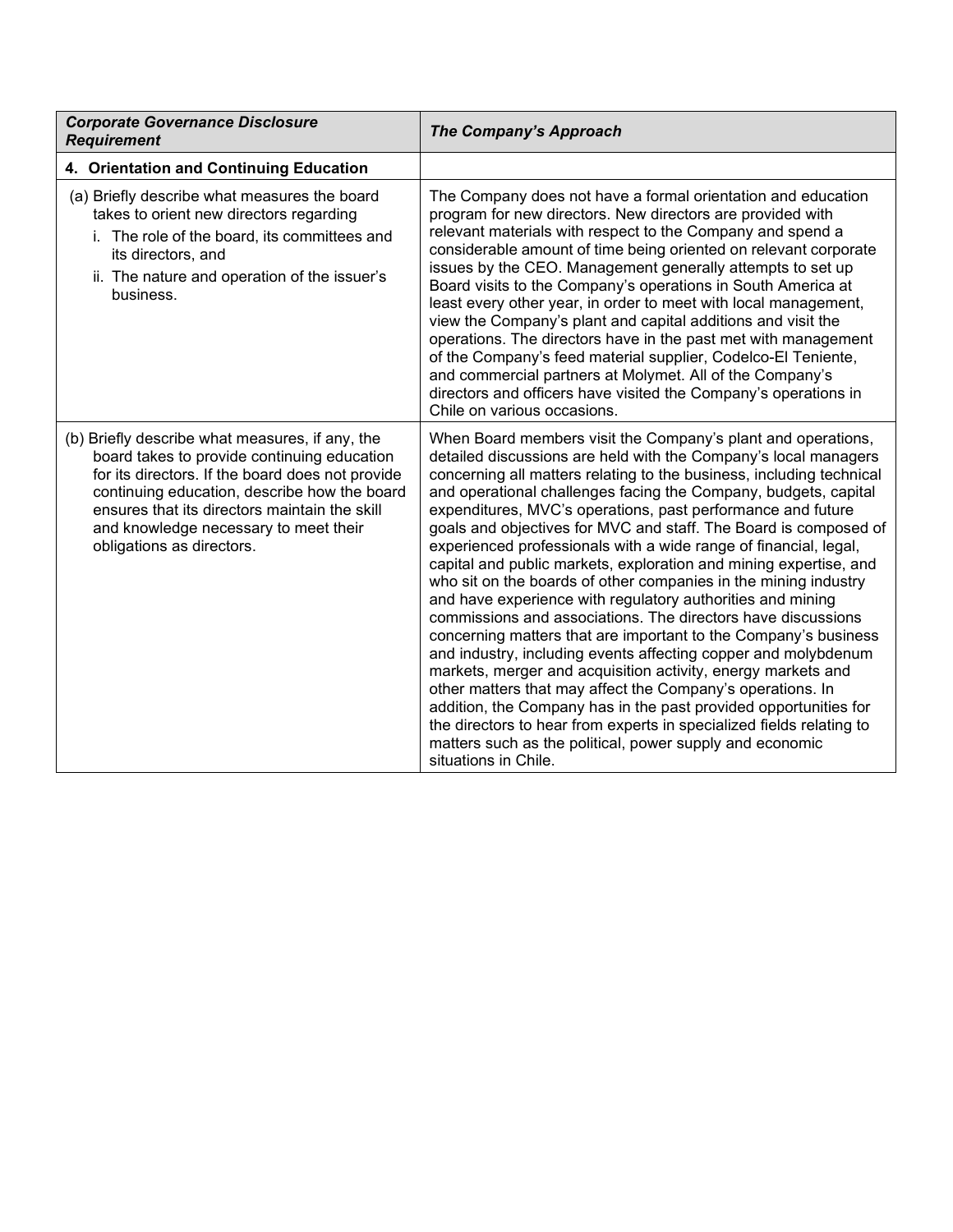| <b>Corporate Governance Disclosure</b><br><b>Requirement</b>                                                                                                                                                                                                                                                                                                                                                                                                                                                                                                                                                                                                                                                                                  | The Company's Approach                                                                                                                                                                                                                                                                                                                                                                                                                                                                                                                                                                                                                                                                                                                                                                                                                                                                                                                                                                                                                                                                                                 |
|-----------------------------------------------------------------------------------------------------------------------------------------------------------------------------------------------------------------------------------------------------------------------------------------------------------------------------------------------------------------------------------------------------------------------------------------------------------------------------------------------------------------------------------------------------------------------------------------------------------------------------------------------------------------------------------------------------------------------------------------------|------------------------------------------------------------------------------------------------------------------------------------------------------------------------------------------------------------------------------------------------------------------------------------------------------------------------------------------------------------------------------------------------------------------------------------------------------------------------------------------------------------------------------------------------------------------------------------------------------------------------------------------------------------------------------------------------------------------------------------------------------------------------------------------------------------------------------------------------------------------------------------------------------------------------------------------------------------------------------------------------------------------------------------------------------------------------------------------------------------------------|
| 5. Ethical Business Conduct                                                                                                                                                                                                                                                                                                                                                                                                                                                                                                                                                                                                                                                                                                                   |                                                                                                                                                                                                                                                                                                                                                                                                                                                                                                                                                                                                                                                                                                                                                                                                                                                                                                                                                                                                                                                                                                                        |
| (a) Disclose whether or not the board has<br>adopted a written code for the directors,<br>officers and employees. If the board has<br>adopted a written code:<br>Disclose how a person or company may<br>i.<br>obtain a copy of the code;<br>Describe how the board monitors<br>ii.<br>compliance with its code, or if the board<br>does not monitor compliance, explain<br>whether and how the board satisfies itself<br>regarding compliance with its code; and<br>iii. Provide a cross-reference to any material<br>change report filed since the beginning of<br>the issuer's most recently completed<br>financial year that pertains to any conduct<br>of a director or executive officer that<br>constitutes a departure from the code. | The Company has a written Code of Ethical Conduct for Financial<br>Managers and a Whistleblower Policy. Copies may be requested<br>by contacting Amerigo Resources Ltd., at Suite 1260 -355<br>Burrard Street, Vancouver, BC V6C 2G8, attention Corporate<br>Secretary, Ms. Kimberly Thomas (Telephone: (604) 681-2802).<br>Copies of both documents are also available for viewing on the<br>Company's website at <b>www.amerigoresources.com</b> and under<br>the Company's profile on SEDAR at www.sedar.com.<br>The Company monitors compliance with the code through the<br>services of WhistleblowerSecurity and management. Toll free<br>numbers to WhistleblowerSecurity are posted at the Company's<br>plant. There has been no material change report filed pertaining<br>to any conduct of a director or executive officer that constituted a<br>departure from the code.                                                                                                                                                                                                                                   |
| (b) Describe any steps the board takes to ensure<br>directors exercise independent judgment in<br>considering transactions and agreements in<br>respect of which a director or executive officer<br>has a material interest.                                                                                                                                                                                                                                                                                                                                                                                                                                                                                                                  | Directors or officers with a material interest in a transaction to be<br>considered by the Board are required to declare their interest and,<br>in the case of directors, abstain from discussion pertaining to and<br>then voting on the transaction. During 2014 the independent<br>directors reviewed and approved a related party transaction that<br>involved three insider shareholders of the Company, including the<br>management company of the Chairman and previous CEO, but<br>did so only after an extensive review of a number of comparable<br>transactions and obtaining legal advice from the Company's<br>external counsel. This transaction and the process the directors<br>followed were described in detail in a material change report filed<br>by the Company on March 27, 2015.<br>All directors without a material interest then vote on the proposed<br>transaction only after a thorough discussion and review of the<br>documentation related to the transaction including, if deemed<br>necessary, a discussion in the absence of the director or officer<br>with the material interest. |
| (c) Describe any other steps that board takes to<br>encourage and promote a culture of ethical<br>business conduct.                                                                                                                                                                                                                                                                                                                                                                                                                                                                                                                                                                                                                           | The Board seeks directors with superior reputations and extensive<br>experience in legal, financial, capital and public markets,<br>exploration and mining matters in order to ensure a diverse culture<br>of ethical business conduct. Directors are also free to obtain the<br>advice of external counsel, including a written opinion from such<br>counsel, on any matters either being considered by the Board or<br>that have been communicated to any director.                                                                                                                                                                                                                                                                                                                                                                                                                                                                                                                                                                                                                                                  |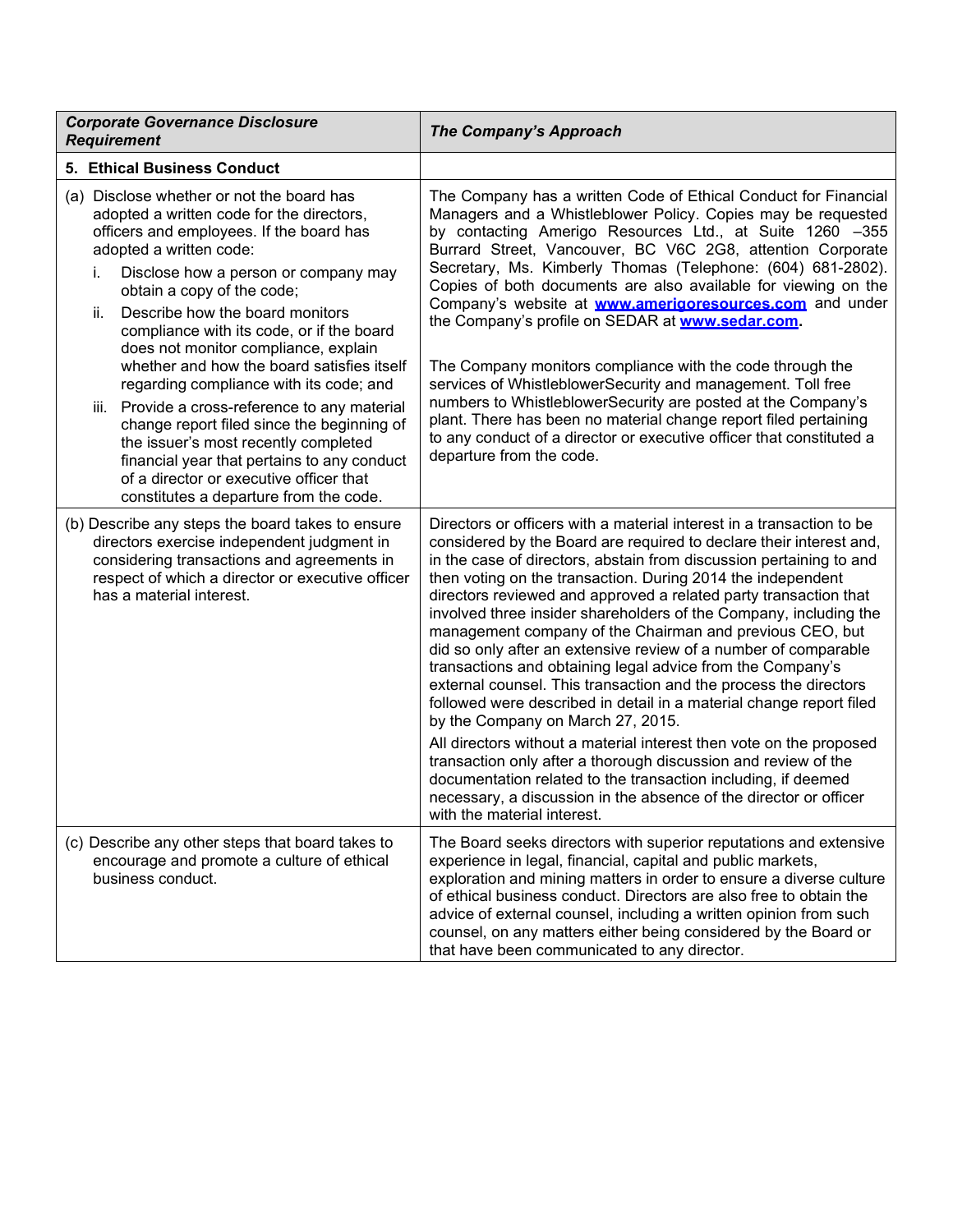| <b>Corporate Governance Disclosure</b><br><b>Requirement</b>                                                                                                                                                                                                                                                   | The Company's Approach                                                                                                                                                                                                                                                                                                                                                                                                                                                                                                                                                                                                                    |
|----------------------------------------------------------------------------------------------------------------------------------------------------------------------------------------------------------------------------------------------------------------------------------------------------------------|-------------------------------------------------------------------------------------------------------------------------------------------------------------------------------------------------------------------------------------------------------------------------------------------------------------------------------------------------------------------------------------------------------------------------------------------------------------------------------------------------------------------------------------------------------------------------------------------------------------------------------------------|
| <b>6. Nomination of Directors</b>                                                                                                                                                                                                                                                                              |                                                                                                                                                                                                                                                                                                                                                                                                                                                                                                                                                                                                                                           |
| (a) Describe the process by which the board<br>identifies new candidates for board<br>nomination                                                                                                                                                                                                               | The CGNC Committee draws on all relevant sources in the search<br>for new directors, and all of the Company's directors are involved<br>in the process. Preferred candidates include potential directors<br>with direct experience in the mining business and legal,<br>accounting or financial industries together with public company<br>experience, and who do not have a significant conflicting public<br>company association.                                                                                                                                                                                                       |
| (b) Disclose whether or not the board has a<br>nominating committee composed entirely of<br>independent directors. If the board does not<br>have a nominating committee composed<br>entirely of independent directors, describe<br>what steps the board takes to encourage an<br>objective nomination process. | The Board has a Corporate Governance, Nominating and<br>Compensation Committee composed entirely of independent<br>directors.                                                                                                                                                                                                                                                                                                                                                                                                                                                                                                             |
| (c) If the board has a nominating committee,<br>describe the responsibilities, powers and<br>operation of the nominating committee.                                                                                                                                                                            | The duties and responsibilities of the CGNC Committee are as<br>follows:<br>Identify individuals qualified to become Board members<br>$\bullet$<br>Recommend candidates to fill Board vacancies and newly<br>$\bullet$<br>created Director positions<br>Review backgrounds and confirm qualifications of all<br>$\bullet$<br>candidates identified other than by the nominating<br>committee<br>Provide an internal orientation program for new recruits to<br>$\bullet$<br>the Board, and encourage all Board members to access<br>relevant education opportunities<br>Recommend the composition of Committees of the Board<br>$\bullet$ |
| 7. Compensation                                                                                                                                                                                                                                                                                                |                                                                                                                                                                                                                                                                                                                                                                                                                                                                                                                                                                                                                                           |
| (a) Describe the process by which the board<br>determines the compensation for the issuer's<br>directors and officers.                                                                                                                                                                                         | The Company has a Corporate Governance, Nominating and<br>Compensation Committee. In respect of compensation matters,<br>the committee has the primary responsibility to make<br>recommendations for approval by the Board on an ongoing basis<br>with respect to the remuneration of directors and officers.                                                                                                                                                                                                                                                                                                                             |
| (b) Disclose whether or not the board has a<br>compensation committee composed entirely<br>of independent directors.                                                                                                                                                                                           | The Company's CGNC Committee is composed entirely of<br>independent directors.                                                                                                                                                                                                                                                                                                                                                                                                                                                                                                                                                            |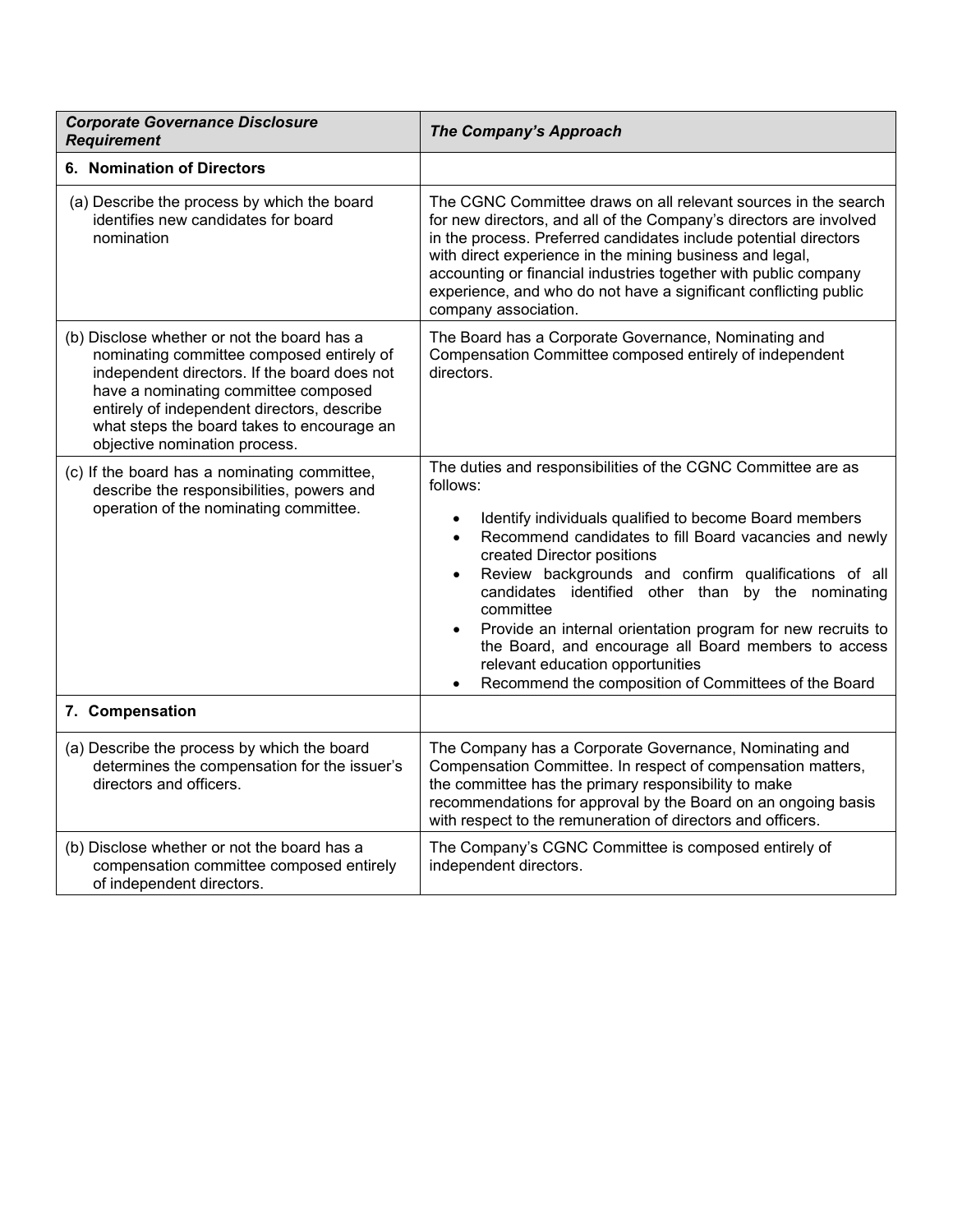| <b>Corporate Governance Disclosure</b><br><b>Requirement</b>                                                                                                                                                                                                                                                                                                                                                                                       | <b>The Company's Approach</b>                                                                                                                                                                                                                                                                                                                                                                                                                                                                                                                                                                                                                                                                                                                                                                                                                                                                                                                                                                                                                                                                                                                                                                                                                                                                                                                                                                                                                                                                                                                                         |
|----------------------------------------------------------------------------------------------------------------------------------------------------------------------------------------------------------------------------------------------------------------------------------------------------------------------------------------------------------------------------------------------------------------------------------------------------|-----------------------------------------------------------------------------------------------------------------------------------------------------------------------------------------------------------------------------------------------------------------------------------------------------------------------------------------------------------------------------------------------------------------------------------------------------------------------------------------------------------------------------------------------------------------------------------------------------------------------------------------------------------------------------------------------------------------------------------------------------------------------------------------------------------------------------------------------------------------------------------------------------------------------------------------------------------------------------------------------------------------------------------------------------------------------------------------------------------------------------------------------------------------------------------------------------------------------------------------------------------------------------------------------------------------------------------------------------------------------------------------------------------------------------------------------------------------------------------------------------------------------------------------------------------------------|
| (c) If the board has a compensation committee,<br>describe the responsibilities, powers and<br>operation of the compensation committee.                                                                                                                                                                                                                                                                                                            | Each year the CGNC Committee reviews management fees and<br>salaries, bonus and stock option compensation. The committee<br>periodically commissions reports from independent compensation<br>consultants who are expert in the mining industry and considers<br>inflation statistics from government and other official sources in its<br>annual review of fees, salaries and bonuses. The committee also<br>agrees annually to a set of goals and objectives for management<br>which form the basis for the determination as to the dollar value of<br>bonuses, if any, to be paid. In setting bonus amounts the<br>committee also takes into account additional factors which may or<br>may not be within the control of management, the Company's<br>financial results and position and the state of the economies of<br>Chile and Canada. Stock option allocations are made based on<br>recommendations from senior management, and each person's<br>contribution and level of responsibility. The committee also takes<br>into account the compensation components of management of<br>other companies of similar size and stage of development. There<br>is no minimum share ownership requirement for directors.<br>Directors' compensation is a combination of annual retainer,<br>meeting fees and stock options. The CGNC Committee reviews<br>the amounts and effectiveness of compensation provided to<br>management and Board members. The CGNC Committee meets<br>in the first quarter of each year and at other times during the year<br>as required. |
| 8. Other Board Committees                                                                                                                                                                                                                                                                                                                                                                                                                          |                                                                                                                                                                                                                                                                                                                                                                                                                                                                                                                                                                                                                                                                                                                                                                                                                                                                                                                                                                                                                                                                                                                                                                                                                                                                                                                                                                                                                                                                                                                                                                       |
| If the board has standing committees other than<br>the audit and compensation committees, identify<br>the committees and describe their function.                                                                                                                                                                                                                                                                                                  | In addition to the Audit Committee and the CGNC Committee, the<br>Company also has a Disclosure Committee that currently consists<br>of the Company's Board of Directors, Aurora Davidson, the<br>Company's President and CEO, Carmen Amezquita, the<br>Company's CFO, and Christian Caceres, General Manager of<br>MVC. The function of the Disclosure Committee is to ensure that<br>communications to the investing public about the Company and its<br>operations are timely, factual and accurate, and are broadly<br>disseminated in accordance with all applicable legal and<br>regulatory requirements.                                                                                                                                                                                                                                                                                                                                                                                                                                                                                                                                                                                                                                                                                                                                                                                                                                                                                                                                                       |
| 9. Assessments                                                                                                                                                                                                                                                                                                                                                                                                                                     |                                                                                                                                                                                                                                                                                                                                                                                                                                                                                                                                                                                                                                                                                                                                                                                                                                                                                                                                                                                                                                                                                                                                                                                                                                                                                                                                                                                                                                                                                                                                                                       |
| Disclose whether or not the board, its committees<br>and individual directors are regularly assessed<br>with respect to their effectiveness and<br>contribution. If assessments are regularly<br>conducted, describe the process used for the<br>assessments. If assessments are not regularly<br>conducted, describe how the board satisfies itself<br>that the board, its committees and its individual<br>directors are performing effectively. | The Company does not carry out regular assessments of the<br>Board, its committees or individual directors. The Board monitors<br>its effectiveness and that of its committees and individual directors<br>in connection with its ongoing oversight of management and<br>management's effectiveness in attaining the Company's corporate<br>objectives, budgets and milestones, and works with management<br>to ensure regular and timely communication and material<br>information flow to the directors.                                                                                                                                                                                                                                                                                                                                                                                                                                                                                                                                                                                                                                                                                                                                                                                                                                                                                                                                                                                                                                                            |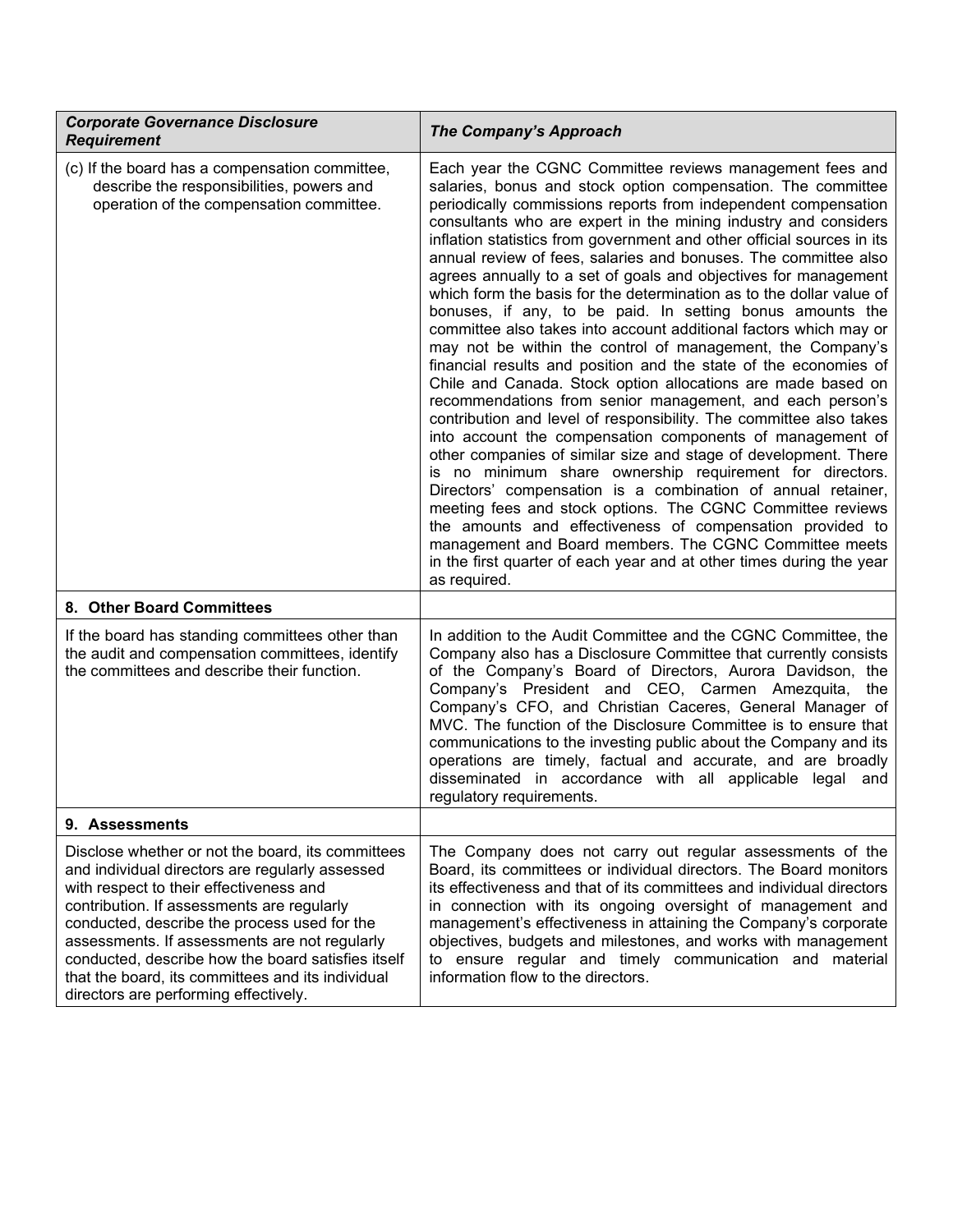| <b>Corporate Governance Disclosure</b><br><b>Requirement</b>                                                                                                                                                                                                                                                                                                                        | The Company's Approach                                                                                                                                                                                                                                                                                                                                                                                                                                                                                                                                                                                                                                                                                                                                                                               |
|-------------------------------------------------------------------------------------------------------------------------------------------------------------------------------------------------------------------------------------------------------------------------------------------------------------------------------------------------------------------------------------|------------------------------------------------------------------------------------------------------------------------------------------------------------------------------------------------------------------------------------------------------------------------------------------------------------------------------------------------------------------------------------------------------------------------------------------------------------------------------------------------------------------------------------------------------------------------------------------------------------------------------------------------------------------------------------------------------------------------------------------------------------------------------------------------------|
| 10. Director Term Limits and Other<br><b>Mechanisms of Board Renewal</b>                                                                                                                                                                                                                                                                                                            |                                                                                                                                                                                                                                                                                                                                                                                                                                                                                                                                                                                                                                                                                                                                                                                                      |
| Disclose whether or not the issuer has adopted<br>term limits for the directors on its board or other<br>mechanisms of board renewal and, if so, include a<br>description of those director term limits or other<br>mechanisms of board renewal. If the issuer has<br>not adopted director term limits or other<br>mechanisms of board renewal, disclose why it has<br>not done so. | The Company has not adopted term limits for the directors or<br>other mechanisms of board renewal. The Company's subsidiary<br>has been in operation since 1992, and the Board believes that the<br>perspective of longer service directors with industry experience<br>gleaned through multiple commodity price cycles is of benefit to<br>the Board. The continuity of board experience provided by<br>representatives of major shareholders has also assisted the Board<br>in making investment decisions with a long-term focus. In<br>addition, management believes that the experience and diversity<br>of the current board would be very difficult to replicate and there is<br>no reason to make any changes at this time. Please see the<br>response in 11(a) below for additional detail. |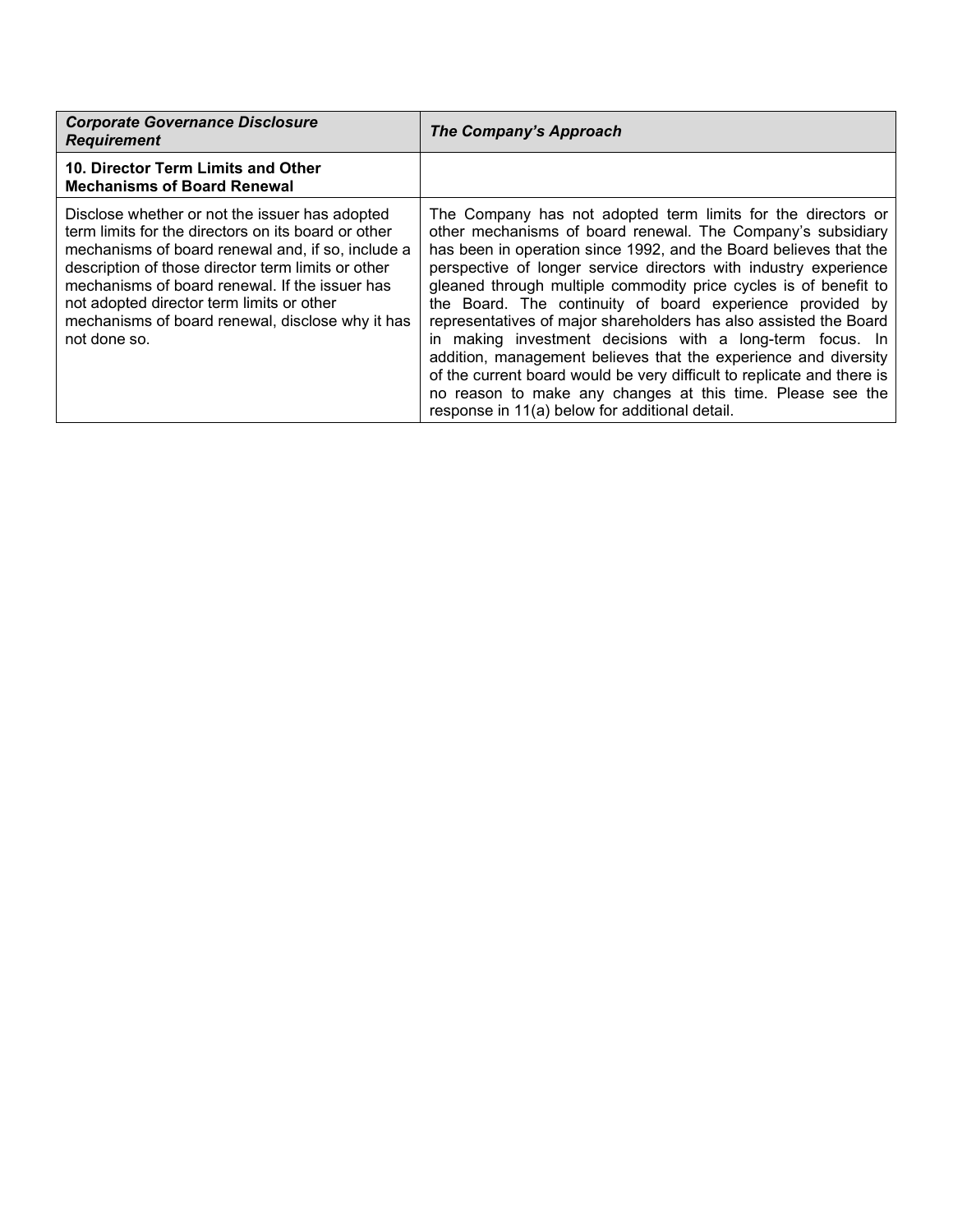| <b>Corporate Governance Disclosure</b><br><b>Requirement</b>                                                                                                                                                            | The Company's Approach                                                                                                                                                                                                                                                                                                                                                                                                                                                                                                                                                                                                                                                                                                                                                                                                                                                                                                                                                                                                                                                                                                                                                                     |
|-------------------------------------------------------------------------------------------------------------------------------------------------------------------------------------------------------------------------|--------------------------------------------------------------------------------------------------------------------------------------------------------------------------------------------------------------------------------------------------------------------------------------------------------------------------------------------------------------------------------------------------------------------------------------------------------------------------------------------------------------------------------------------------------------------------------------------------------------------------------------------------------------------------------------------------------------------------------------------------------------------------------------------------------------------------------------------------------------------------------------------------------------------------------------------------------------------------------------------------------------------------------------------------------------------------------------------------------------------------------------------------------------------------------------------|
| 11. Policies Regarding the Representation of<br><b>Women on the Board</b>                                                                                                                                               |                                                                                                                                                                                                                                                                                                                                                                                                                                                                                                                                                                                                                                                                                                                                                                                                                                                                                                                                                                                                                                                                                                                                                                                            |
| (a) Disclose whether the issuer has adopted a<br>written policy relating to the identification and<br>nomination of women directors. If the issuer has<br>not adopted such a policy, disclose why it has not<br>done so | The Company has not adopted a written policy relating to the<br>identification and nomination of women directors. Dr. Gayton has<br>been an independent member of the Board since 2004, have<br>extensive experience in the mining industry and bring a particular<br>expertise important to the Company and its corporate governance,<br>Dr. Gayton in respect of accounting and financial reporting, the<br>Company appointed Mr. Salas, a Chilean national with extensive<br>mining industry experience, for board representation as the<br>Company's operations are located in Chile. In June 2012, the<br>Company added representatives from two of its largest<br>shareholders to the Board and Mr. Ireland remains on the Board.<br>In management's view the expertise of the current board, which is<br>important in a number of critical areas, has served the Company<br>well to date.<br>Aurora Davidson, the President and Chief Executive Officer of the<br>Company, became a director on May 6, 2020.<br>Michael Luzich, a representative of the Company's single largest<br>shareholder joined the board on May 20, 2020.<br>Margot Naudie joined the board on June 7, 2021 |
| (b) If an issuer has adopted a policy referred to in<br>(a), disclose the following in respect of the policy:                                                                                                           | Not applicable                                                                                                                                                                                                                                                                                                                                                                                                                                                                                                                                                                                                                                                                                                                                                                                                                                                                                                                                                                                                                                                                                                                                                                             |
| (i) a short summary of its objectives and key<br>provisions,                                                                                                                                                            |                                                                                                                                                                                                                                                                                                                                                                                                                                                                                                                                                                                                                                                                                                                                                                                                                                                                                                                                                                                                                                                                                                                                                                                            |
| (ii) the measures taken to ensure that the policy<br>has been effectively implemented,                                                                                                                                  |                                                                                                                                                                                                                                                                                                                                                                                                                                                                                                                                                                                                                                                                                                                                                                                                                                                                                                                                                                                                                                                                                                                                                                                            |
| (iii) annual and cumulative progress by the issuer<br>in achieving the objectives of the policy, and                                                                                                                    |                                                                                                                                                                                                                                                                                                                                                                                                                                                                                                                                                                                                                                                                                                                                                                                                                                                                                                                                                                                                                                                                                                                                                                                            |
| (iv) whether and, if so, how the board or its<br>nominating committee measures the effectiveness<br>of the policy.                                                                                                      |                                                                                                                                                                                                                                                                                                                                                                                                                                                                                                                                                                                                                                                                                                                                                                                                                                                                                                                                                                                                                                                                                                                                                                                            |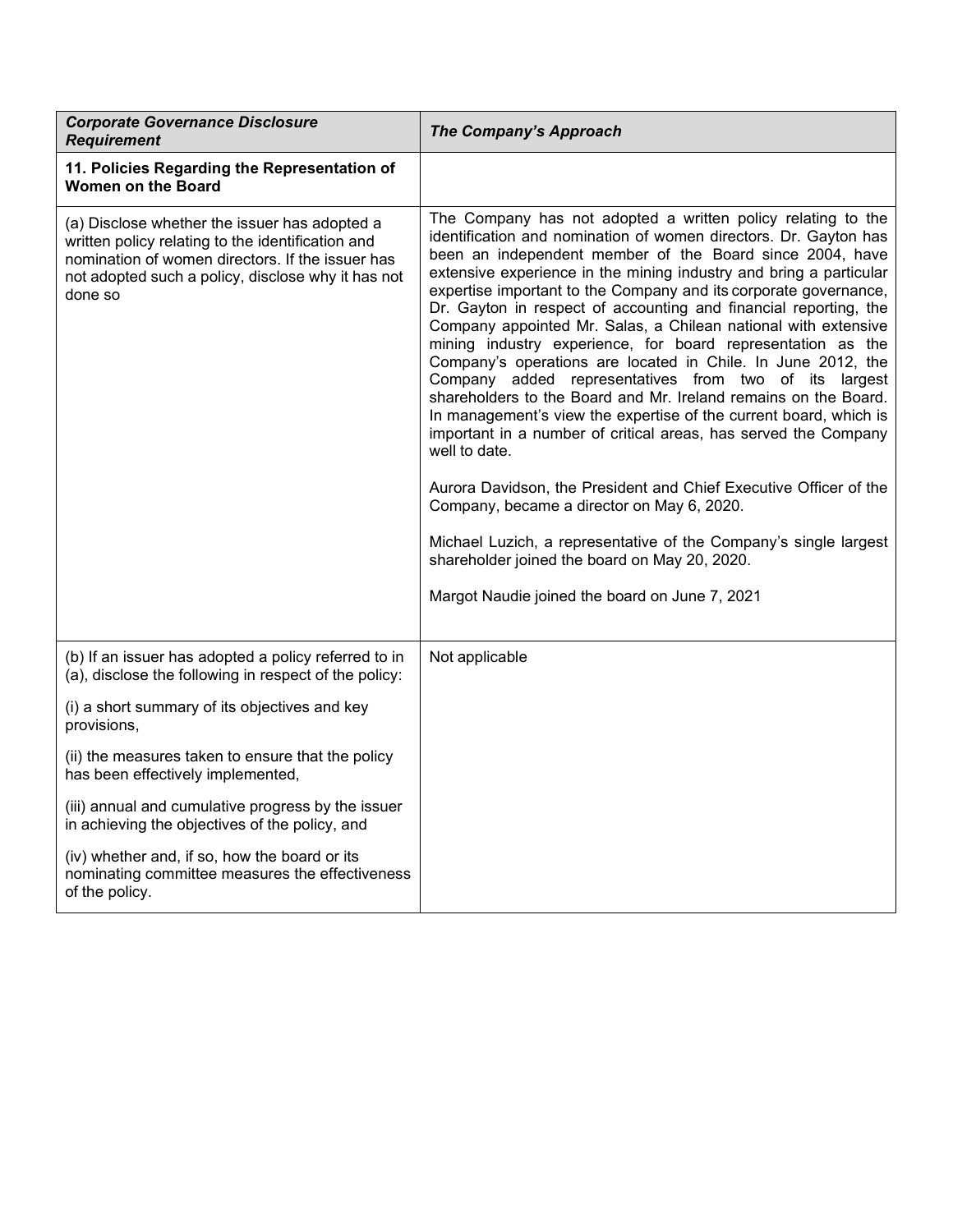| <b>Corporate Governance Disclosure</b><br><b>Requirement</b>                                                                                                                                                                                                                                                                                                                                                                                                   | <b>The Company's Approach</b>                                                                                                                                                                                                                                                                                                                                                                                                                                                                                           |
|----------------------------------------------------------------------------------------------------------------------------------------------------------------------------------------------------------------------------------------------------------------------------------------------------------------------------------------------------------------------------------------------------------------------------------------------------------------|-------------------------------------------------------------------------------------------------------------------------------------------------------------------------------------------------------------------------------------------------------------------------------------------------------------------------------------------------------------------------------------------------------------------------------------------------------------------------------------------------------------------------|
| 12. Consideration of the Representation of<br>Women in the Director Identification and<br><b>Selection Process</b>                                                                                                                                                                                                                                                                                                                                             |                                                                                                                                                                                                                                                                                                                                                                                                                                                                                                                         |
| Disclose whether and, if so, how the board or<br>nominating committee considers the level of<br>representation of women on the board in<br>identifying and nominating candidates for election<br>or re-election to the board. If the issuer does not<br>consider the level of representation of women on<br>the board in identifying and nominating<br>candidates for election or re-election to the board,<br>disclose the issuer's reasons for not doing so. | Aurora Davidson, the President and Chief Executive Officer of the<br>Company, has served as a member of the Board of Directors<br>since May 6, 2020.<br>Margot Naudie has served as a member of the Board of Directors<br>since June 7, 2021.<br>If in the future a change involving the appointment of a new<br>director is being contemplated, the CGNC Committee and Board<br>will consider candidates of both genders and choose the best<br>qualified and suited for the position.                                 |
| 13. Consideration Given to the Representation<br>of Women in Executive Officer Appointments                                                                                                                                                                                                                                                                                                                                                                    |                                                                                                                                                                                                                                                                                                                                                                                                                                                                                                                         |
| Disclose whether and, if so, how the issuer<br>considers the level of representation of women in<br>executive officer positions when making executive<br>officer appointments. If the issuer does not<br>consider the level of representation of women in<br>executive officer positions when making executive<br>officer appointments, disclose the issuer's<br>reasons for not doing so.                                                                     | The Company has not considered this specifically as Ms.<br>Davidson, the Company's President and CEO, and Ms. Carmen<br>Amezquita, the Company's CFO, are two of the Company's three<br>executive officers. Ms. Davidson has served as the Company's<br>President and CEO since December 2019 and as the Company's<br>CFO since December 2003 to August, 2020, and she served as<br>Executive Vice President from October 2015 to December 2019.<br>Ms. Amezquita has served as the Company's CFO since August<br>2020. |
| 14. Issuer's Targets Regarding the<br>Representation of Women on the Board and in<br><b>Executive Officer Positions</b>                                                                                                                                                                                                                                                                                                                                        |                                                                                                                                                                                                                                                                                                                                                                                                                                                                                                                         |
| (a) For purposes of this Item, a "target" means a<br>number or percentage, or a range of numbers or<br>percentages, adopted by the issuer of women on<br>the issuer's board or in executive officer positions<br>of the issuer by a specific date.                                                                                                                                                                                                             | Having carefully considered the question, the Board has elected<br>not to adopt a target number or percentage of women directors or<br>executive officers. Management and the Board agree that<br>appropriate skills and experience must remain the overriding<br>criteria for nomination to the Board in order to guard against any                                                                                                                                                                                    |
| (b) Disclose whether the issuer has adopted a<br>target regarding women on the issuer's board. If<br>the issuer has not adopted a target, disclose why<br>it has not done so.                                                                                                                                                                                                                                                                                  | perception that directors may have been nominated solely or<br>primarily on the basis of gender.<br>Aurora Davidson, the President and Chief Executive Officer of the<br>Company, currently serves as a member of the Board. Carmen<br>Amezquita serves as Chief Financial Officer of the Company.                                                                                                                                                                                                                      |
| (c) Disclose whether the issuer has adopted a<br>target regarding women in executive officer<br>positions of the issuer. If the issuer has not<br>adopted a target, disclose why it has not done so.                                                                                                                                                                                                                                                           |                                                                                                                                                                                                                                                                                                                                                                                                                                                                                                                         |